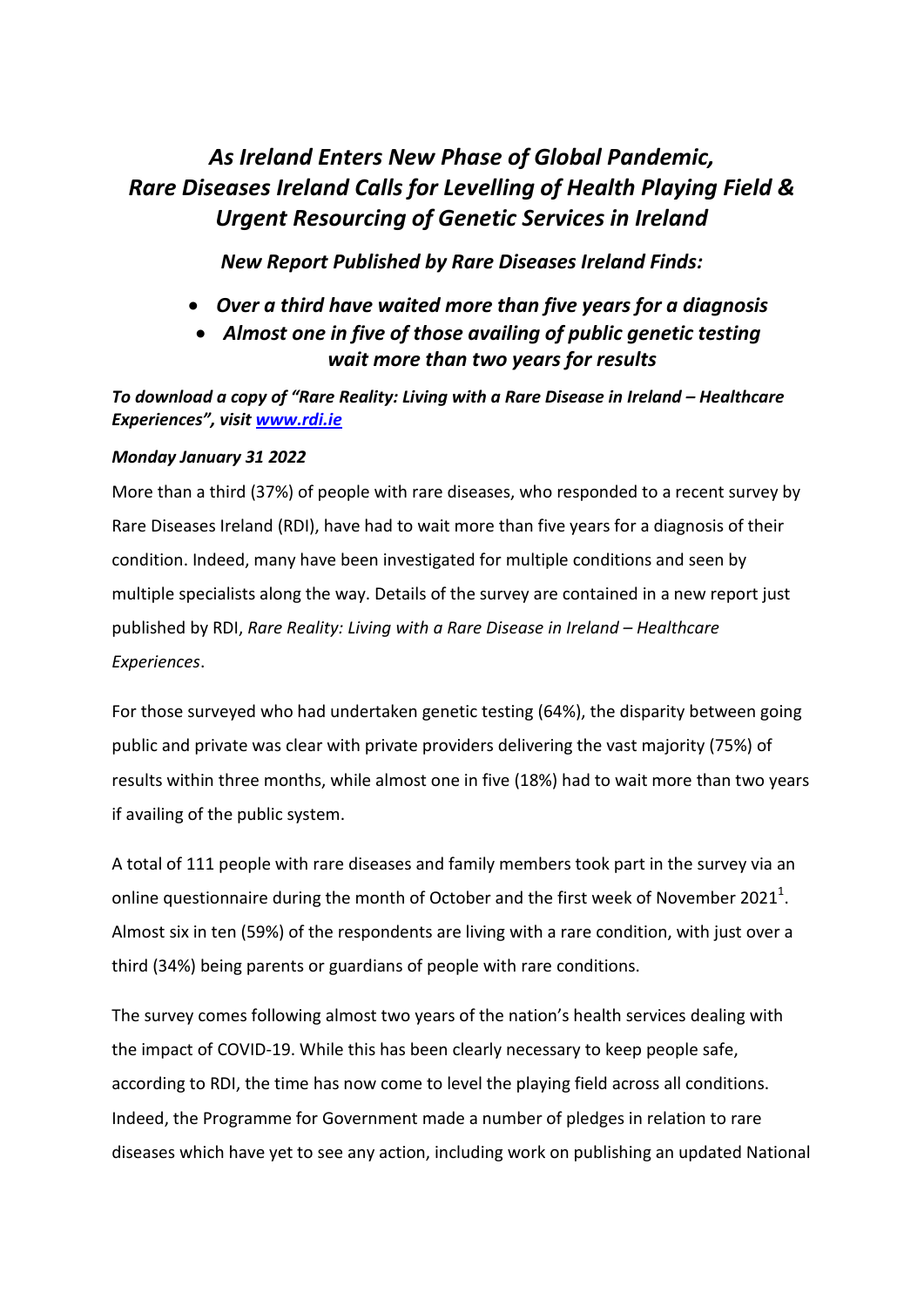Rare Diseases Plan, as well as commitments to establish a National Genetics and Genomics Medicine Network, as recommended in the Smith Report, 2015, and to support the medical genetics service in Children's Health Ireland at Crumlin. In particular, appointment of the HSE National Director of National Genetic and Genomic Medicine Network remains outstanding, while there continue to be vacant consultant geneticist roles at Children's Health Ireland at Crumlin which are contributing to increased genetics waiting lists.

The survey results provide clear evidence if ever it was needed of the necessity to radically overhaul genetic services in this country in order to provide timely access to a diagnosis so that people can be treated early and appropriately. The alliance warns that if the current situation prevails, people will continue to be subject to unnecessary consultations, tests and inappropriate and potentially harmful treatments, all the while their health is deteriorating and waiting lists are growing, adding more burden to an already overstretched healthcare system.

## **Survey Highlights**

Among the key takeaways from the survey are:

- **Diagnosis:** while more than nine in 10 (92%) of respondents had received a diagnosis with a named rare condition, the time to final diagnosis (or time already spent seeking a diagnosis for those that remained undiagnosed at time of survey) is long – 21% had waited two to five years, 14% had waited between five and 10 years and 23% had waited over 10 years. Indeed, getting the final diagnosis of a rare disease first time is a relative rarity itself – more than half (53%) of those who answered have been investigated or treated for three or more conditions on their journey to diagnosis. Almost one in two (48%) reported seeing between three and five specialists on their journey to diagnosis, with one in four (25%) seeing six or more specialists before being diagnosed.
- **Genetic services:** more than three in five respondents (64%) had experience of genetic testing for their rare condition, and in a little over three-quarters (77%) genetic testing provided a definitive diagnosis. Three in four (75%) respondents received genetic test results within three months when accessed privately compared with 38% in the public system. Almost one in five (18%) respondents reported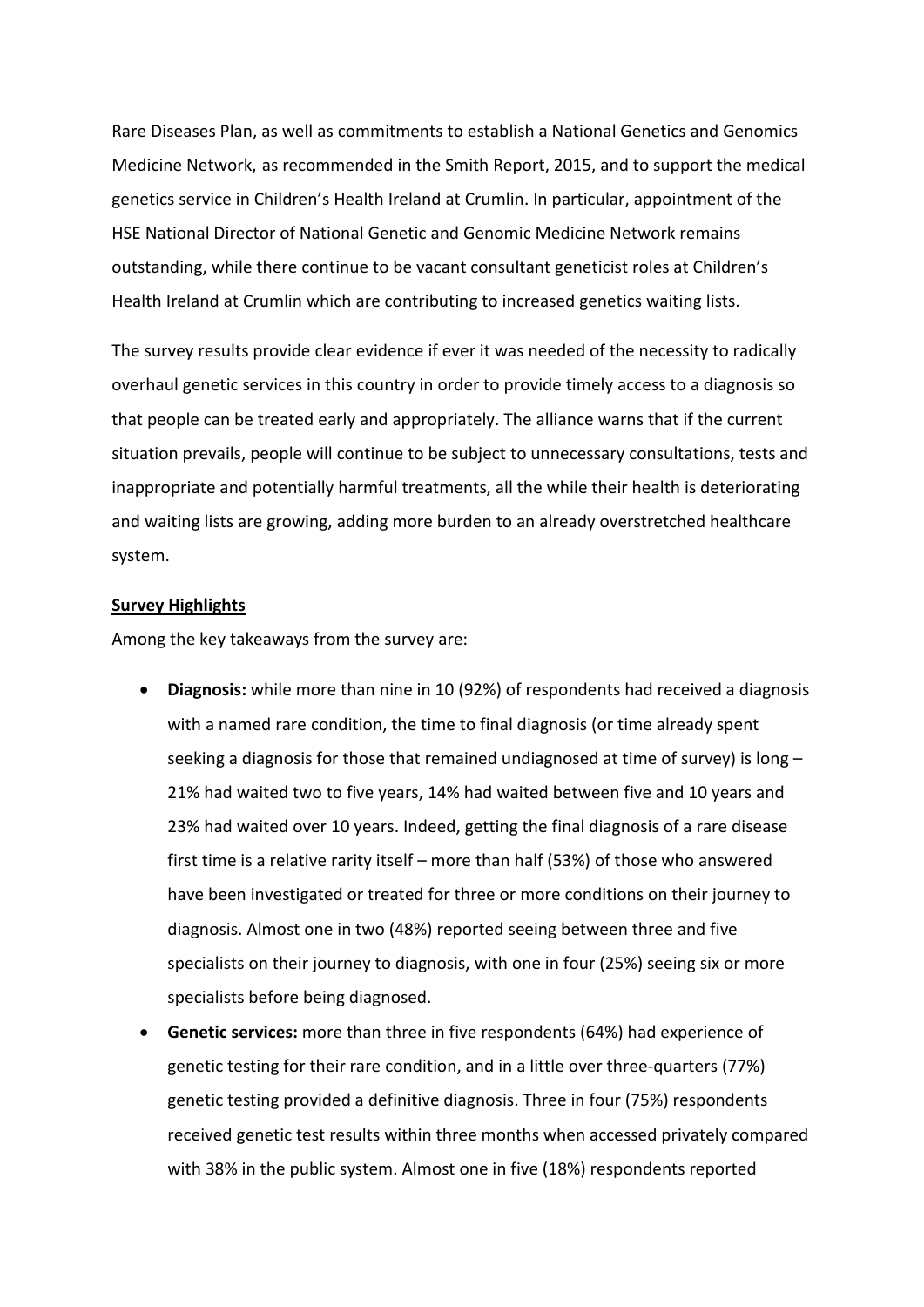waiting more than two years for genetic test results through the public system. In contrast, all test results were delivered within two years within private services. A little over half (54%) of genetic results were delivered in person and a quarter (25%) by phone. Just over a fifth (23%) received their potentially life-changing results via letter or email.

- **Personal impact:** reflecting the complex nature of these conditions, respondents reported, on average, that five areas of their health were affected, with neuromuscular/neurology (43%), ophthalmology (35%), rheumatology (30%), immunology (26%), cardiology (25%), gastroenterology (25%) and speech and language (25%) being the most common areas of health affected by their rare condition.
- **Treatment:** of the respondents that received treatment directly related to their rare condition (57%), the vast majority (84%) were provided treatments to relieve symptoms, and just under half (48%) had treatment to slow down or stop deterioration of their rare disease. A small number had a treatment to prevent (5%) or cure (11%) the condition. Almost one in five (19%) reported that treatment was not available in Ireland due to waiting lists, with 19% identifying HSE infrastructure/processes and 18% a lack of reimbursement as the principal reasons.
- **Specialist care:** just three in five (62%) have a specialist managing their care with expertise in their rare condition. Almost one-third (31%) indicate that there is no specialist in Ireland with the requisite expertise. Care is provided through an expertled multi-disciplinary care centre for just 44% of respondents. A number of respondents had travelled internationally for diagnosis (13%), assessment (18%) and/or care (11%).
- **Medical visits:** one in three (34%) reported regularly attending four or more different types of specialist hospital clinics to manage their condition. One in four (27%) attend just one. Typically, a quarter (24%) of respondents engage with hospital/GP services 1-3 times per year, while a slightly higher number of respondents (30%) engage with those services more than 10 times annually. When it comes to other healthcare professionals and services in the community, almost half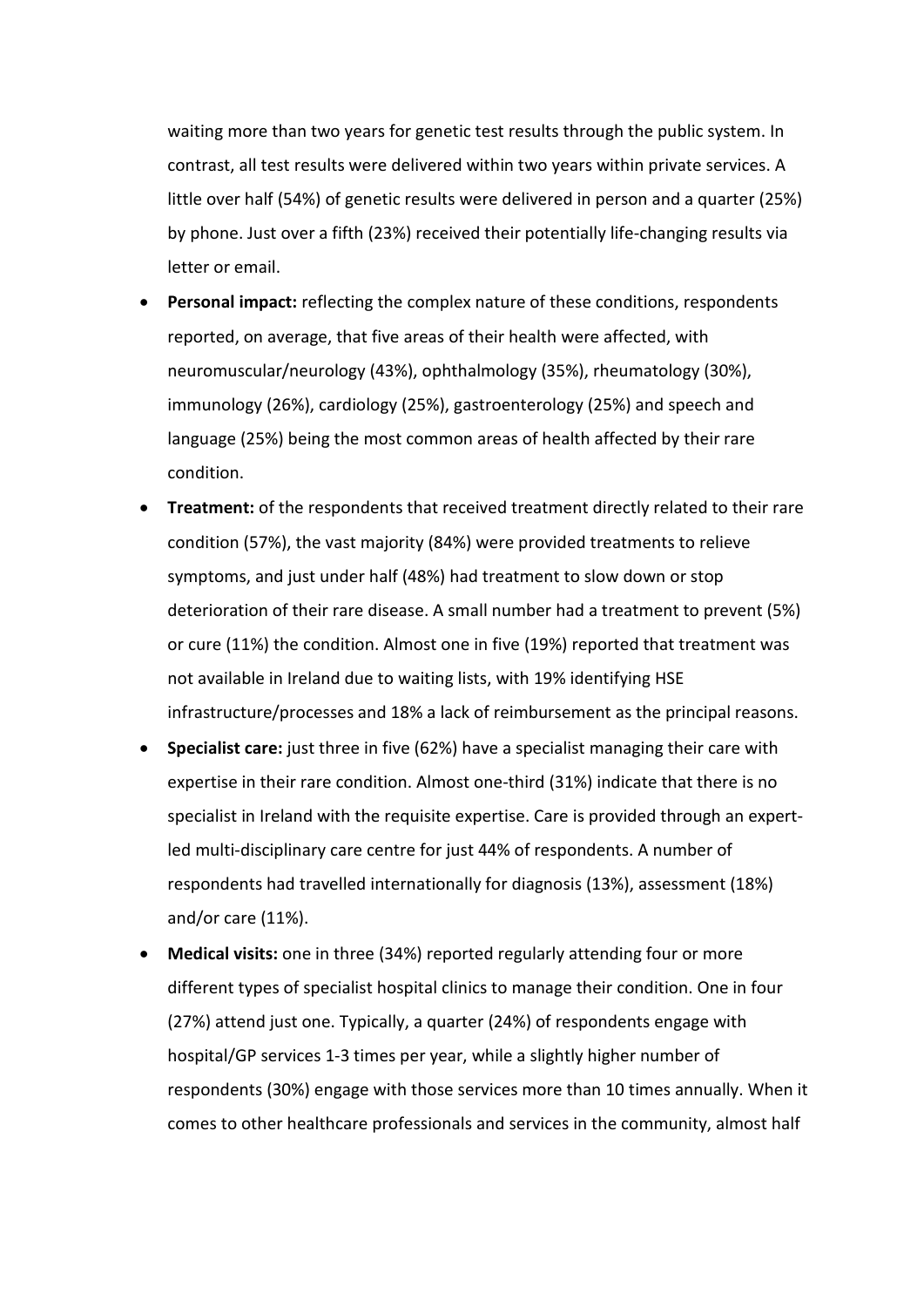(44%) of respondents engage with them 1-3 times per year, and almost one in four (23%) engage with them more than 10 times annually.

• **COVID aftermath:** as a result of the pandemic, almost one in three (28%) felt that their rare condition deteriorated substantially, with 33% indicating similarly for their physical health, 43% for their mental health and 47% for their emotional health.

## **Unnecessary Delays**

# **Vicky McGrath, CEO, Rare Diseases Ireland, comments:**

"This report follows a period of the health system devoting, appropriately, significant resource and attention to the impact of COVID-19. However, we now need to get the rest of our health services back on track, and level the health playing field.

"Rare conditions are complex. Getting a timely and accurate diagnosis is far from easy and must be prioritised for action. Patients are waiting too long for a diagnosis and are adding to waiting list numbers as they are referred from consultant to consultant, undergoing a battery of investigations and tests. Delays mean that not only does the person not get the care that they need, but that they may also be provided with unnecessary and potentially harmful treatment. Care is fragmented with patients or their guardians having to link up services and specialties themselves.

"It is clear that resourcing of genetic services is key to addressing the tortuous diagnostic journey for many. Strategic development of genetic services must be a priority for leadership at the Department of Health and HSE. Their repeated failure to allocate adequate resources and appoint someone to the role of HSE National Director of National Genetic and Genomic Medicine Network is enormously frustrating.

"Likewise, the inability of the HSE to attract candidates to fill open permanent and locum consultant geneticist positions at Children's Health Ireland at Crumlin is increasing the burden on those currently working in genetic services. Only four of the six available consultant geneticist roles at the hospital are currently filled. The effect of these vacancies is clear with 4,029 on the clinical medical genetics waiting list as of December 23 last, up one third from 3,021 on December 19 2019 figures. $^2$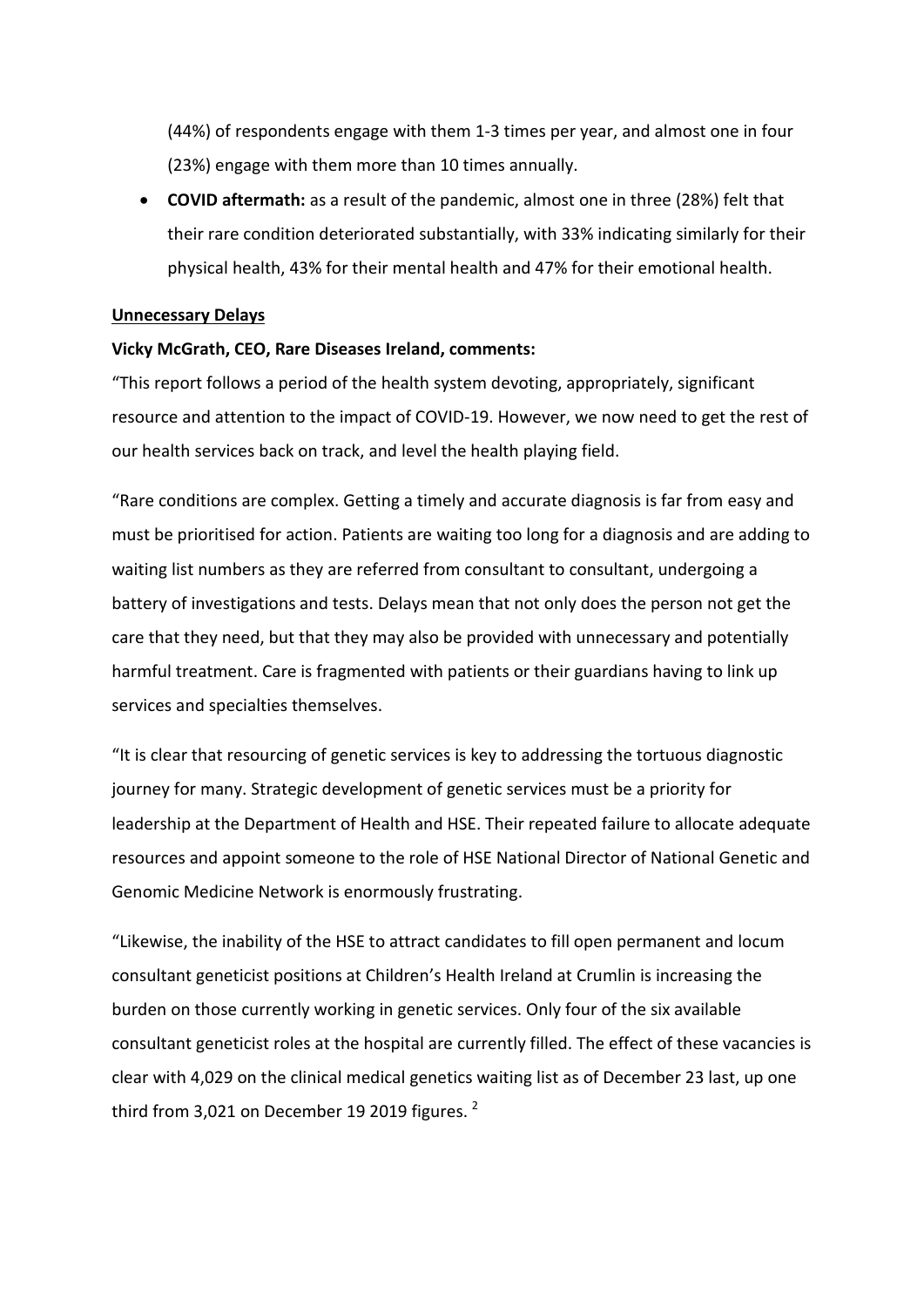"Equally, where expertise in a particular condition is not available in Ireland, patients should be given the opportunity to avail of expert care abroad. The recent development of European Reference Networks to provide access to expertise, research and education for rare conditions is a very welcome development. We now need to ensure that people in Ireland who need it can access this European expertise through the HSE."

**Prof Eileen Treacy, National Clinical Lead, National Rare Diseases Office, HSE comments:** "The 'Rare Diseases Ireland' Rare Reality survey reports the 'real world experience' of 111 individuals and families in Ireland living with rare diseases, during the COVID-19 pandemic.

"In parallel to this survey, improved care co-ordination between Health Care Providers, improved access to specialists and enhanced treatment opportunities were also highlighted as the top three highest unmet needs by the Rare Diseases community across EU Member States to be addressed by 2030 according to the Eurordis supported 'Rare2030 Foresight Study'. The development of national care pathways for individuals with rare diseases were seen as a key recommendation of this foresight study.

"In response to these well recognised challenges and previous national consultations, the Rare Diseases Clinical Programme published a Model of Care for Rare Diseases in 2019. A number of the recommendations from this Model of Care have been implemented or in the process of implementation through the HSE, HRB and National Rare Diseases Office.

"A major recent development is that 5 major Irish academic HSE Hospitals were approved to lead Irish Rare Disease Networks to join 15 new (additional) European Reference Networks ERNs) effective since January 1, 2022. This is a very positive development for individuals and families affected with rare diseases for the enhanced cross border provision of highly specialised/rare disease services to facilitate the mobility of expertise, virtually or physically and develop and share information, knowledge and best practice and foster developments of the diagnosis and multidisciplinary treatment of rare diseases. Implementation and integration of these centres of expertise into the ERNs will be pivotal to and drive innovation, training and clinical research for highly specialised care in collaboration with the established momentum of the ERN model which incorporates the most talented clinicians and investigators in the European Community.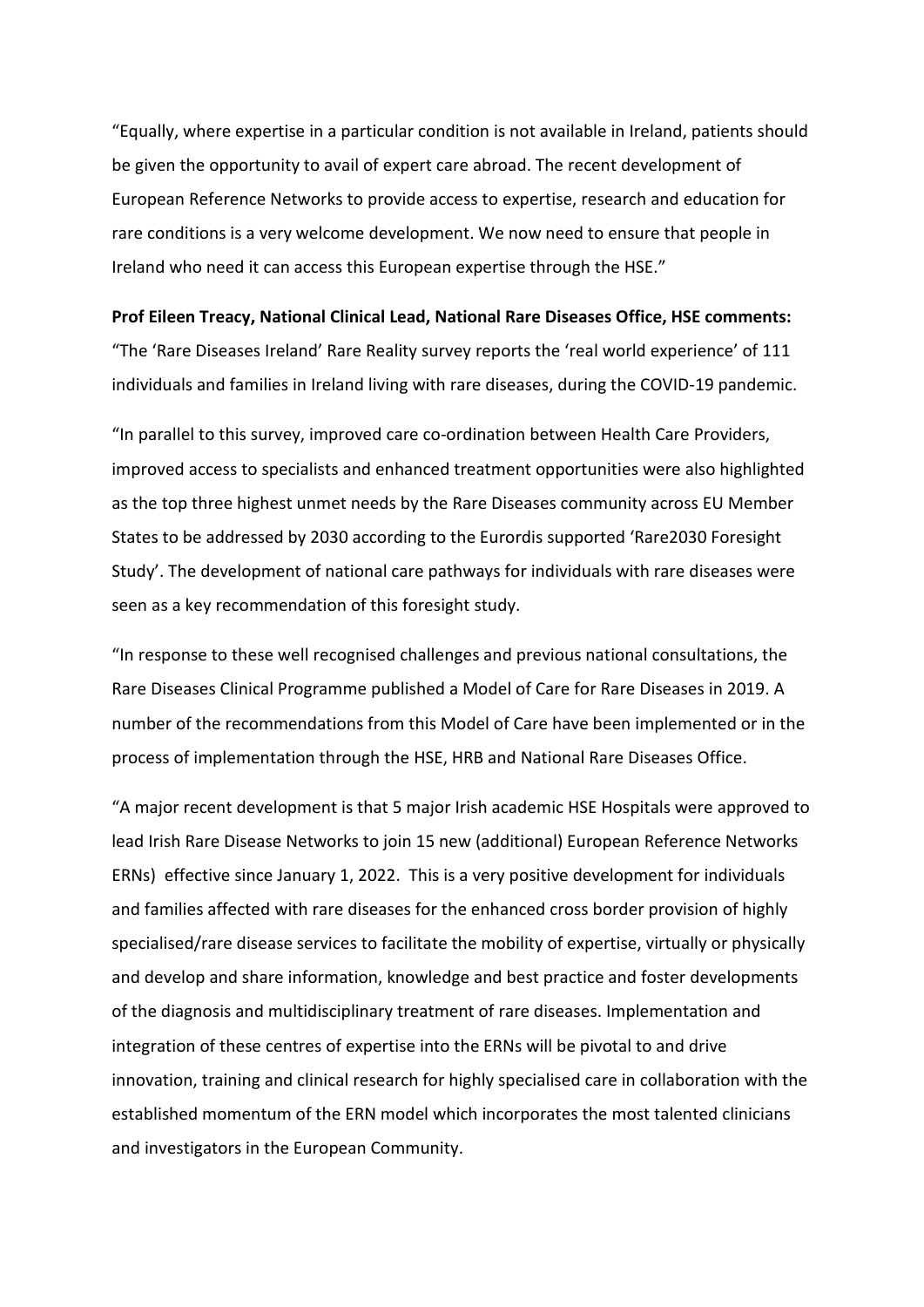"In addition, a model for rare disease specific care pathways (including diagnostic pathways) has been developed by the National Rare Diseases Office team in collaboration with 'Rare Diseases Ireland' and national Rare Diseases speciality leads which are specifically aimed to enhance integrated care coordination.

#### **Impacting Thousands in Ireland**

An estimated 300,000 people in Ireland live with a rare disease, while the figure worldwide is 300 million people. 72% of rare diseases are genetic in origin. Around 70% of rare diseases start to show up in childhood and at least 3.5% of children in Ireland are diagnosed with a rare disease by age 15. Almost six in ten childhood deaths here are associated with rare diseases.

For more information on rare diseases in Ireland, visit www.rdi.ie

## **ENDS**

Issued on behalf of Rare Diseases Ireland by: Don Delaney, tel. 01 9108987 / 087 7933249 or email [don@d2communications.ie](mailto:don@d2communications.ie)

#### **Notes**

1 The online survey was completed by 111 eligible participants (people aged 18 years or older living with a rare condition or family members or carers of people with rare conditions) from across every health region in the Republic of Ireland and from Northern Ireland (n=2). The survey was completed in October and early November 2021.

2 Figures from National Treatment Purchase Fund data - https://www.ntpf.ie/home/outpatient.htm

## **About Rare Diseases**

A rare disease is defined as a disease that affects fewer than one in 2,000 individuals in Europe. Between 6,000 and 8,000 individual rare diseases have been identified to date, and while individual diseases and affected patients may be rare, collectively rare diseases are many. Rare diseases are chronic, progressive, degenerative and often life-threatening. They carry with them significant levels of morbidity and disability, including cognitive, developmental, intellectual, mental, physical and sensory challenges, and are a significant contributor to early foetal loss and perinatal mortality, as well as infant and child mortality.